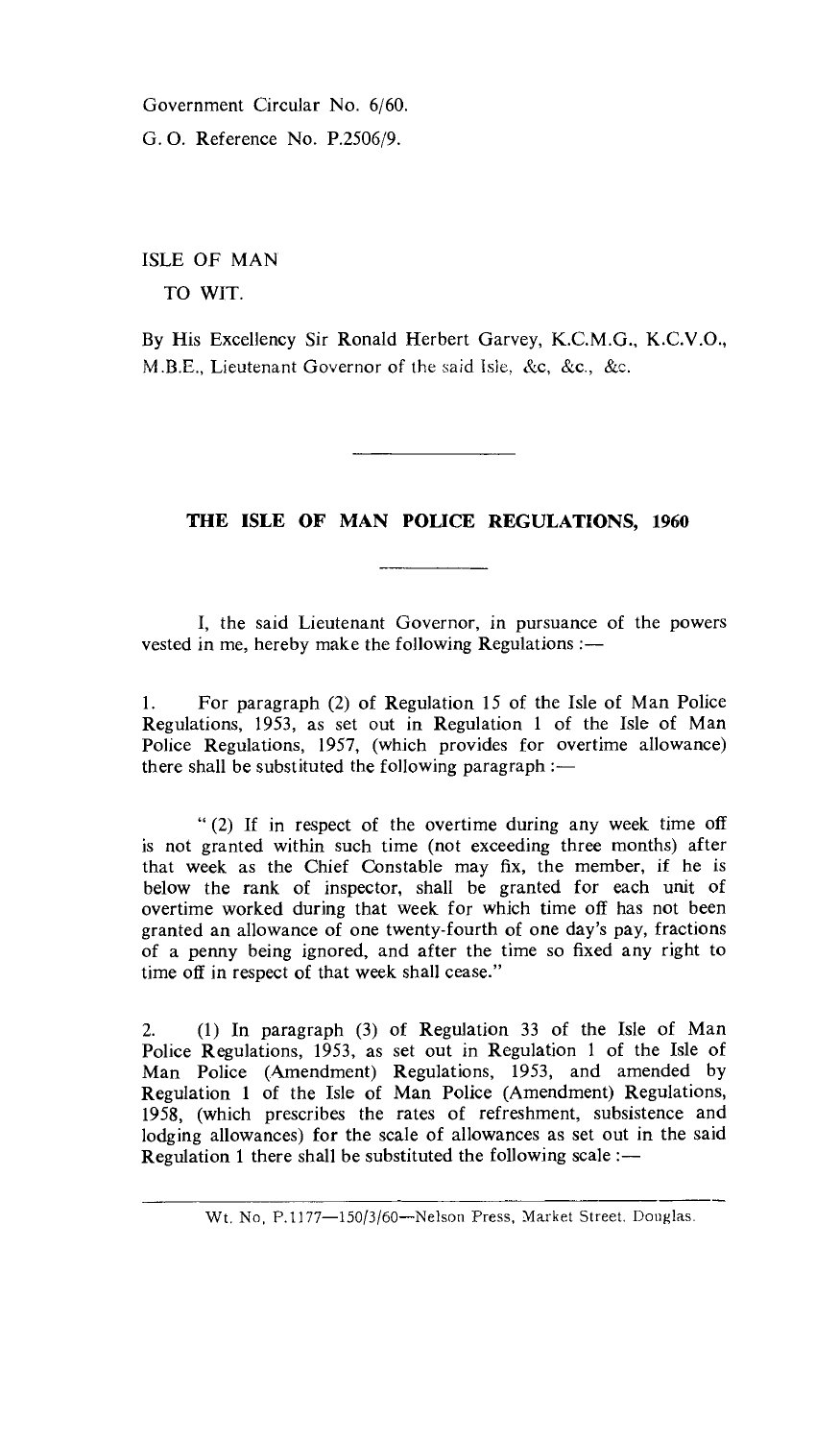| "Description of<br>Allowance                                  | Superin-<br>tendents | Inspectors                 | Sergeants<br>and<br>Constables |
|---------------------------------------------------------------|----------------------|----------------------------|--------------------------------|
| Refreshment Allowance:                                        | s. d.                | s. d.                      | s. d.                          |
| (i) for one meal                                              | 5 6                  | $5\quad 0$                 | 4 6                            |
| (ii) for two meals                                            | $\bf{0}$<br>8        | 7 <sup>1</sup><br>$\bf{0}$ | 3<br>6                         |
| Subsistence Allowance:<br>Period of retention or engagement — |                      |                            |                                |
| (i) over 5 hours and not exceeding 8 hours                    | 8 0                  | 70                         | 6 <sup>3</sup>                 |
| (ii) over 8 hours and not exceeding 12 hours                  | $12 \quad 0$         | 10 <sub>6</sub>            | 9<br>- 0                       |
| (iii) over 12 hours and not exceeding 24 hours                | 20<br>$\mathbf{0}$   | 17<br>- 0                  | 15<br>$\mathbf{0}$             |

(iv) over 24 hours — at the rate under (iii) above for each complete period of 24 hours' retention or engagement, together with whichever is the appropriate amount under the preceding provisions of this scale for any excess over the aggregate of such complete periods.

| Lodging Allowance — for each night $\therefore$ 32 6 25 0 22 6" |  |  |  |
|-----------------------------------------------------------------|--|--|--|
|-----------------------------------------------------------------|--|--|--|